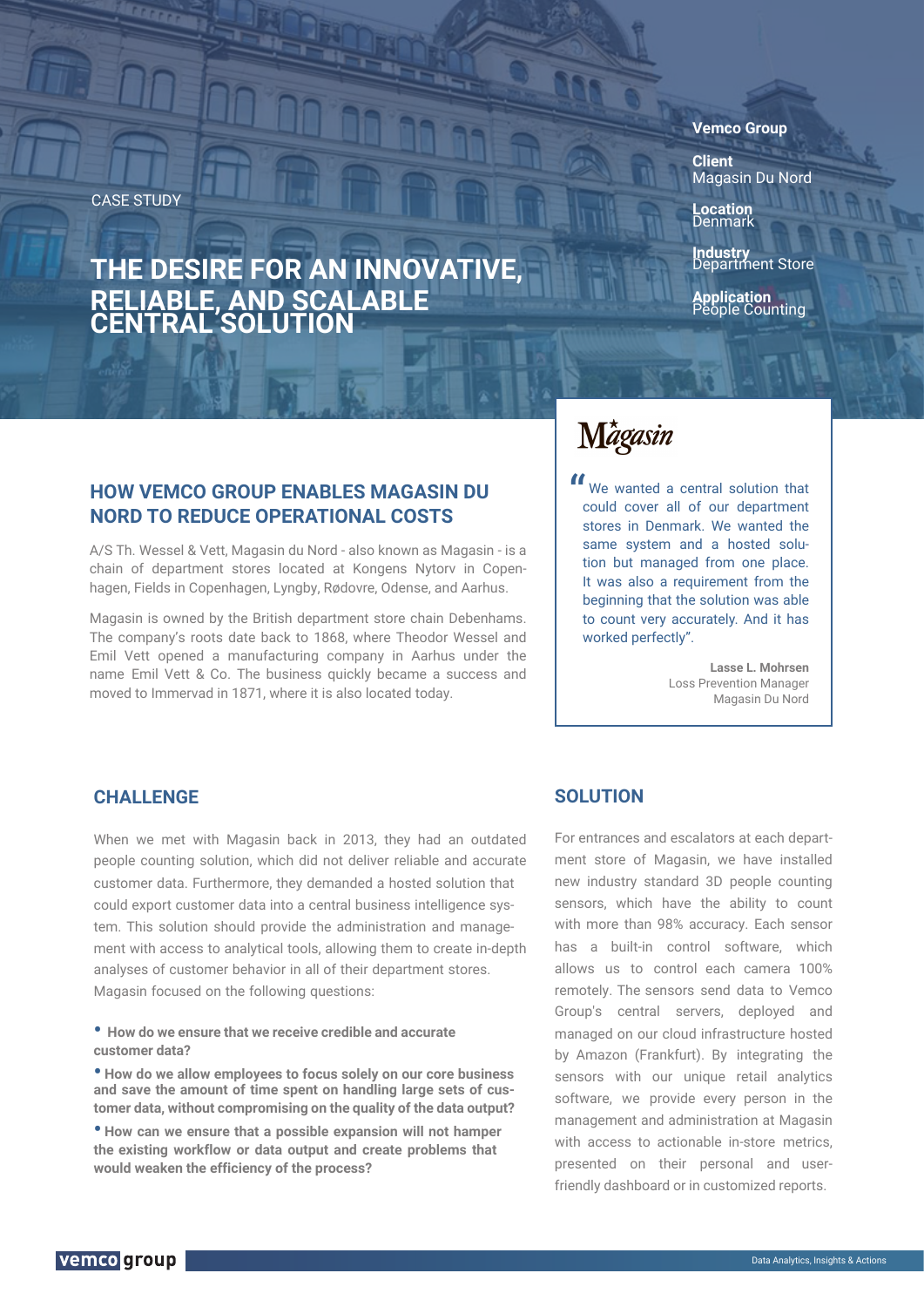## **RESULTS**

Being offered a hosted cloud solution with a comprehensive support service was the deal breaker for Magasin. By outsourcing customer data to Vemco Group, Magasin has not abdicated their responsibility but made a strategic choice to let us handle the daily operations, so they can focus on their core business. Thus, the solution allows Magasin to:



**Work with a fully scalable solution that can be adjusted to meet the needs for deeper analysis** of customer behavior patterns - such as measuring zones and queues, or expansion of a location.



**Receive accurate customer data and a comprehensive support** including monitoring of the solution 24/7, ensuring full reliability.



**Access analytical tools in Vemcount for in-depth analyses of customer** traffic for all of their department stores.



**Reduce operational costs** for maintaining an IT infrastructure or in-house staff.

## **INSIGHTS**



**The six department stores are welcoming most visitors on Saturdays with 41-68% more visitors** than the average number of visitors per day.



**From Monday to Friday traffic peaks between 4:00- 5:00 PM. During the weekend the peak hours are from 1:00-3:00 PM.**



**Magasin's best performing department store generates 266% more visitors** on average per day compared to the five other department stores.